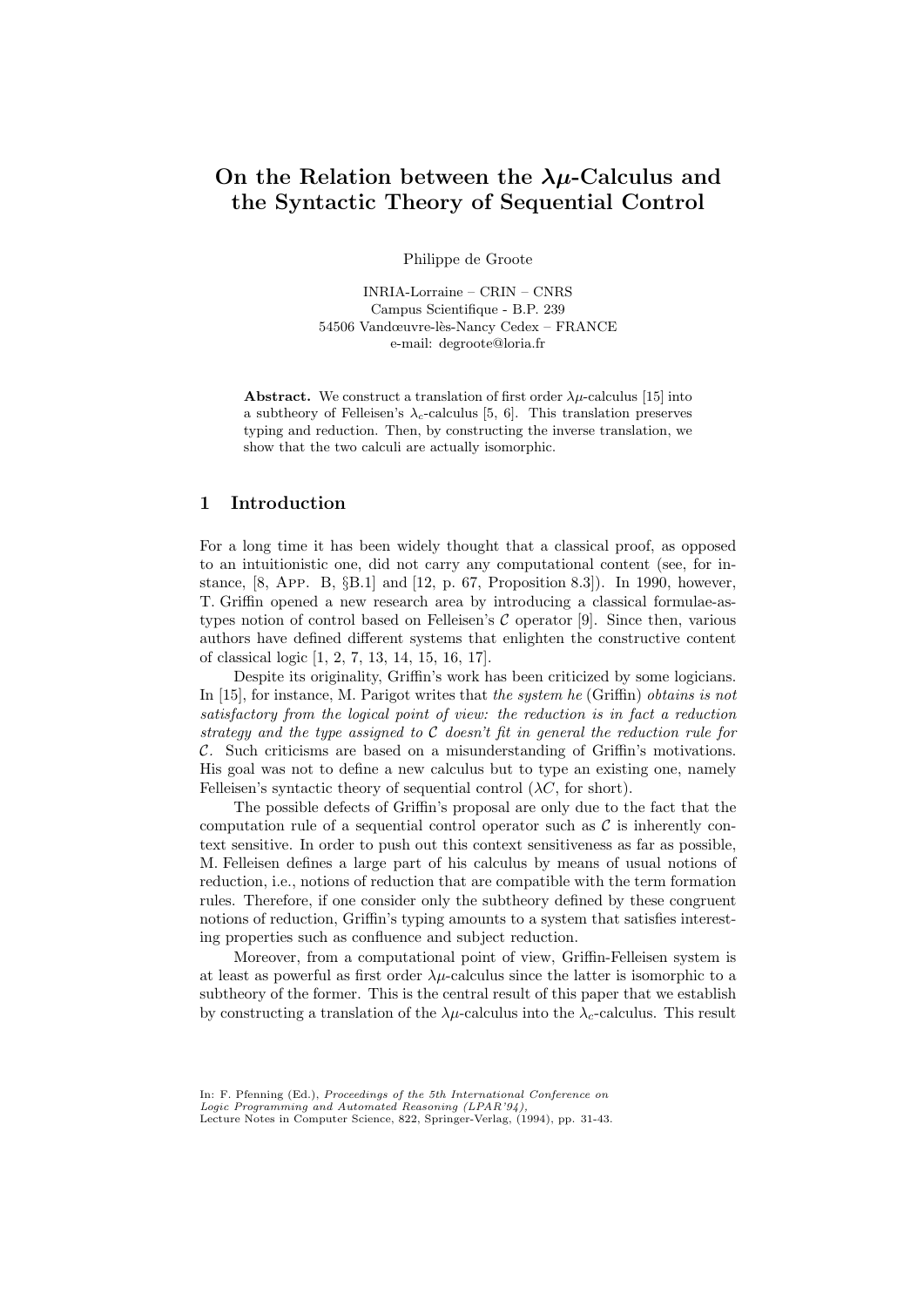also demonstrates that Griffin's and Parigot's approaches are not as different as one could think at first sight.

The remainder of this paper is organized as follows. The two next sections introduce briefly Felleisen's  $\lambda_c$ -calculus and Parigot's  $\lambda \mu$ -calculus ( $\lambda \mu$ , for short). In Section 4, we define the translation of  $\lambda\mu$  into  $\lambda C$ , and we study its properties. In Section 5, we construct the inverse translation. Finally, we present our conclusions in Section 6.

All through the paper, we assume that the reader has an elementary knowledge of  $\lambda$ -calculus and natural deduction. We also adopt Barendregt's variable convention, which protects one from clashes between free and bound variables. This background material may be found in standard books such as [3, 8, 10, 18, 19].

# 2 Felleisen's  $\lambda_c$ -Calculus

Felleisen's calculus is a call-by-value  $\lambda$ -calculus including a control operator C akin to Scheme call/cc  $[5, 6]$ . The core syntax of the language is given by the following grammar:

$$
T \ ::= x \mid (\lambda x. T) \mid (TT) \mid (CT),
$$

where a  $\lambda_c$ -term of the form CT is called a C-application.

The operational semantics of the language may be easily defined by rewriting rules expressed in terms of applicative contexts. Let a value be defined to be a variable or a  $\lambda$ -abstraction, and let V range over values. Applicative contexts are defined by the following grammar:

$$
\mathbf{C} \ ::= \ [\ ] \ | \ V\mathbf{C} \ | \ \mathbf{C}T.
$$

As usual,  $\lceil \cdot \rceil$  represents a hole, and the expression  $\mathbb{C}[M]$  denotes the  $\lambda_c$ -term obtained by putting the  $\lambda_c$ -term M into the hole of the applicative context **C**.

The rewriting rules defining the operational semantics of the language are the following:

$$
\mathbf{C}[(\lambda x. M) V] \to \mathbf{C}[M[V/x]], \tag{C1}
$$

$$
\mathbf{C}[\mathcal{C} \, M] \to M \, (\lambda x. \, \mathcal{A} \left( \mathbf{C}[x] \right)). \tag{C2}
$$

In Rule C1, V stands for a value, and  $M[V/x]$  denotes the usual capture-avoiding substitution. In Rule C2,  $A$  is the *abort* operator that can be defined as

$$
\mathcal{A} M \stackrel{\text{def}}{=} \mathcal{C} (\lambda x. M),
$$

where  $x$  is a dummy variable that does not occur free in  $M$ .

It is easy to show that any closed  $\lambda_c$ -term is either a value or can be written in a unique way as  $\mathbb{C}[M]$ , where M is either a  $\beta_v$ -redex or a C-application. Therefore, Rules C1 and C2 defines a totally deterministic strategy of evaluation, and the applicative context  $C$  that is uniquely determined by each rewriting step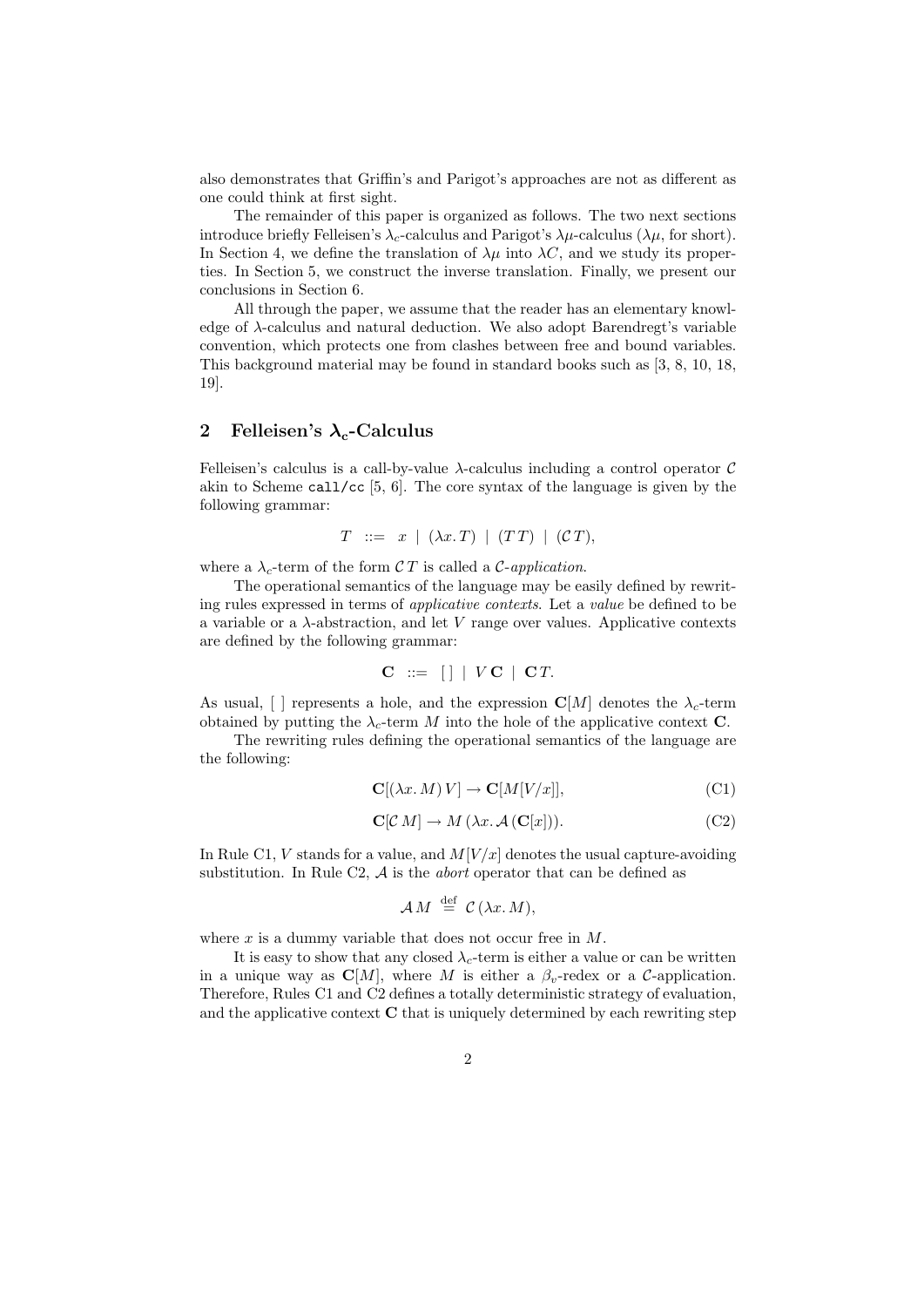may be interpreted as being the current continuation. This interpretation allows one to explain intuitively the behavior of the operator  $C$ . When evaluated within an applicative context  $C$ , a  $C$ -application gives complete control to its argument by applying it to a procedural abstraction of the current continuation C. In the sequel, if this procedural abstraction is invoked with a value  $V$ , the new current applicative context is abandoned, and control is given to the term  $\mathbb{C}[V]$ .

While Rules C1 and C2 are useful to define the operational semantics of the language, there are not convenient to reason about programs. For this reason, Felleisen has developed a calculus in which a large part of the operational semantics of his language is expressed by means of proper notions of reduction, that is notions of reduction that are compatible with the term formation rules. These notions of reduction are the following:

$$
(\lambda x. M) V \to M[V/x] \tag{3_v}
$$

$$
(\mathcal{C} M) N \to \mathcal{C} (\lambda k. M (\lambda f. \mathcal{A} (k (f N)))) \tag{CL}
$$

$$
V(C M) \to C(\lambda k. M(\lambda f. \mathcal{A}(k(V f)))) \tag{CR}
$$

$$
CM \to C(\lambda k. M(\lambda f. \mathcal{A}(k f))) \tag{Ctop}
$$

$$
\mathcal{C}(\lambda k.\mathcal{C}M) \to \mathcal{C}(\lambda k.\,M(\lambda f.\,\mathcal{A}\,f))\tag{C_{\text{idem}}}
$$

The resulting calculus satisfies the Church-Rosser property and a form of the standardization theorem [6]. It also captures a large part of the original operational semantics. In order to get equivalence, only one additional computation rule is needed:

$$
C M \rhd M \left(\lambda f \mathcal{A} f\right) \tag{C_T}
$$

Moreover, the application of this computation rule, which is not a proper notion of reduction, may be delayed.

In [9], T. Griffin analyses the rewriting rule C2, and proposes to give the operator C the type  $\neg\neg A \rightarrow A$ . As stressed by M. Parigot, this type assignment is not preserved by evaluation<sup>1</sup>. The only type violation, however, is due to the computation rule  $C_T$ . Therefore, if one considers only the proper notions of reduction, Griffin's type assignment satisfies the subject reduction property.

For the purpose of this paper, we will slightly modify Felleisen's calculus. First of all, Parigot's  $\lambda \mu$ -calculus is not a call-by-value calculus. Hence, in order to establish our equivalence result, we must abandon Felleisen's call-by-value strategy. In other words, we must replace the notion of reduction  $\beta_n$  by the usual notion of reduction  $\beta$ . By doing this, one destroys the confluence of the calculus because a term of the form

$$
(\lambda x.\,M)\,(\mathcal{C}\,N)
$$

<sup>&</sup>lt;sup>1</sup> Griffin, of course, mentions the problem, and solves it by encapsulating each program M into the expression  $\mathcal{C}(\lambda k, k, M)$ .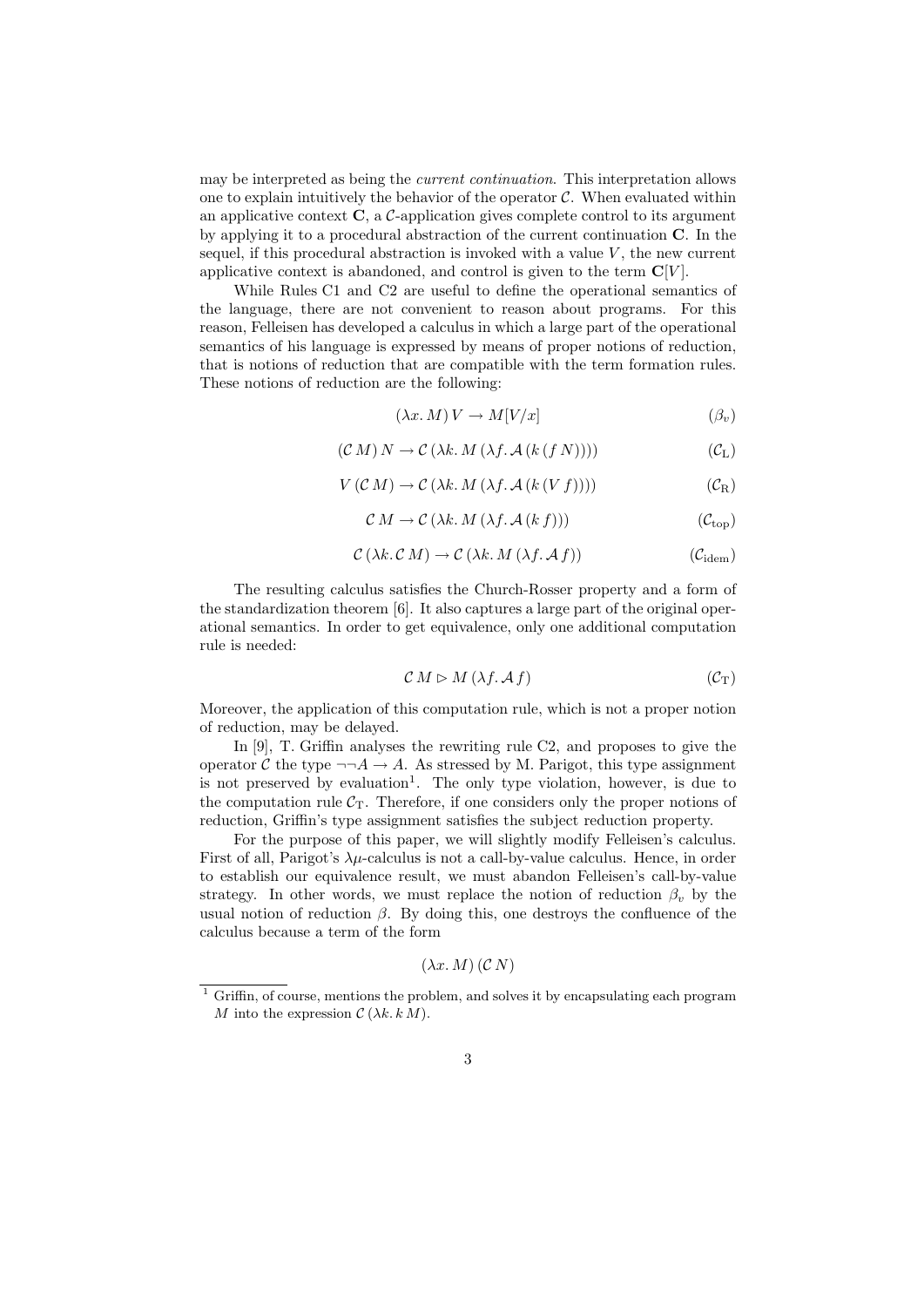may now be reduced in two different ways. Therefore, in order to conserve the Church-Rosser property, we will drop the notion of reduction  $C_R$ . We will also drop the notion of reduction  $C_{\text{idem}}$ , simply because it is not needed.

Another modification concerns the presence of the abort operators in Felleisen's reduction rules. As far as control is concerned, these abort operators are useful. However, from a proof-theoretic point of view, there are irrelevant. In general, the type scheme assigned to the abort operator is  $\perp \to A$ . In Felleisen's rules, however, the abort operators must all be assigned the trivial type  $\perp \to \perp$ . Take for instance the notion of reduction  $\mathcal{C}_L$ . It corresponds to the following proof-reduction step:

$$
\frac{\begin{array}{c|c}\n[A \rightarrow B] & A \\
\hline\nA \rightarrow B & A \\
\hline\nB & & \xrightarrow{\neg(A \rightarrow B)} \\
\hline\n\end{array}\n\rightarrow\n\begin{array}{c|c}\n\hline\n[\neg B] & B \\
\hline\n\end{array}\n\rightarrow\n\begin{array}{c|c}\n\hline\n[\neg B] & A \\
\hline\n\end{array}
$$

Clearly, the inference  $\frac{\perp}{\perp}$  is useless.

To summarize, the calculus that we will consider is the one induced by the modified notions of reduction that follows:

$$
(\lambda x. M) N \to M[N/x]
$$
 (3)

$$
(\mathcal{C} M) N \to \mathcal{C} (\lambda k. M (\lambda f. k (f N))) \tag{CL}
$$

$$
\mathcal{C} M \to \mathcal{C} \left( \lambda k. M \left( \lambda f. k \, f \right) \right) \tag{C_{\text{top}}}
$$

From now on, when we will speak of Felleisen's calculus  $(\lambda C)$ , we will mean the subtheory resulting from the three modified notions of reduction  $\beta$ ,  $\mathcal{C}_{L}$ , and  $\mathcal{C}_{top}$ . This calculus satisfies the Church-Rosser property; this can be established by replaying Felleisen's proof because it is based on the Hindley-Rossen lemma. The symbol  $\rightarrow_c$  will denote the one-step reduction relation of  $\lambda C$ ; and the symbols  $\rightarrow c$  and  $=c$  will stand, respectively, for the reflexive, transitive closure and the reflexive, transitive, symmetric closure of the onestep reduction. Finally, when a  $\lambda_c$ -term M is typable with type A according to Griffin's system, we will write  $\vdash_C M : A$ .

### 3 Parigot's  $\lambda \mu$ -Calculus

Parigot's  $\lambda \mu$ -calculus is a classical extension of Krivine's AF<sub>2</sub> [11]. It is therefore a second-order system. In this paper, we will focus on first-order  $\lambda \mu$ -calculus.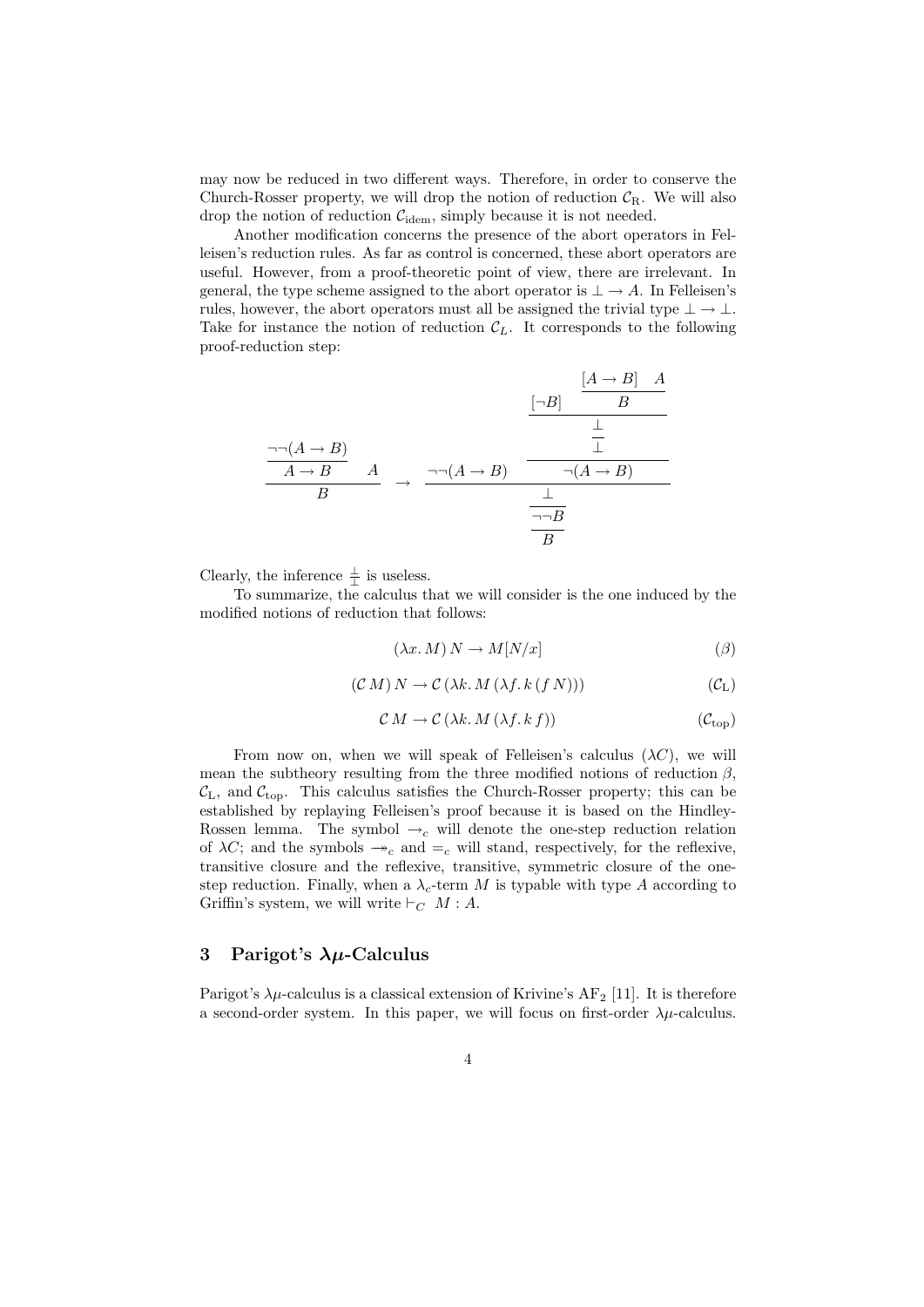This restriction affects neither the syntax of the language, nor the reduction rules. Simply, it allows fewer terms to be typable.

λµ-Terms are built from two distinct alphabets of variables: the set of λvariables, and the set of so-called  $\mu$ -variables. The core syntax of the language is given by the following grammar:

$$
T \ ::= x \mid (\lambda x. T) \mid (TT) \mid (\mu \alpha. T) \mid [\alpha] T,
$$

where x ranges over  $\lambda$ -variables, and  $\alpha$  ranges over  $\mu$ -variables. A  $\lambda \mu$ -term of the form  $\mu \alpha$ . T is called a  $\mu$ -abstraction, and a  $\lambda \mu$ -term of the form  $[\alpha]$  T is called a named term. As  $\lambda$ ,  $\mu$  is binding operator: the free occurrences of a  $\mu$ -variable  $\alpha$  in T become bound in  $\mu\alpha$ . T.

The typing rules are given by means of a classical sequent calculus. The sequents are either of the form  $\Gamma$  –  $\Delta$  or of the form  $\Gamma$  – A,  $\Delta$ , where the antecedent  $\Gamma$  is a set of formulas indexed by  $\lambda$ -variables, the succedent  $\Delta$  is a set of formulas indexed by  $\mu$ -variables, and  $A$  is a distinguished formula. The typing rules are the following:

#### Logical rules

$$
x \; : \; A^x \;\vdash\; A
$$

$$
\frac{M \,:\, \Gamma,\, A^x \,\vdash\, B,\, \Delta}{\lambda x.\, M \,:\, \Gamma \,\vdash\, A \to B,\, \Delta} \qquad \frac{M \,:\, \Gamma \,\vdash\, A \to B,\, \Delta \qquad N \,:\, \Pi \,\vdash\, A,\, \Sigma}{M\, N \,:\, \Gamma,\, \Pi \,\vdash\, B,\, \Delta,\, \Sigma}
$$

#### Naming rules

$$
\frac{M \,:\, \Gamma \,\vdash\, A, \,\Delta}{\left[\,\alpha\,\right] M \,:\, \Gamma \,\vdash\, A^{\alpha}, \,\Delta} \qquad \qquad \frac{M \,:\, \Gamma \,\vdash\, A^{\alpha}, \,\Delta}{\mu\alpha.\,M \,:\, \Gamma \,\vdash\, A, \,\Delta}
$$

In addition to the usual notion of reduction  $\beta$ , there is a *structural* notion of reduction, which is related to  $\mu$ -abstraction. The intuition behind the operations of naming and  $\mu$ -abstraction may be explained as follows: in a  $\lambda \mu$ -term  $\mu \alpha$ . M of type  $A \to B$ , only the subterms named by  $\alpha$  are *really* of type  $A \to B$ ; therefore, when such a term is applied to an argument, this argument must be passed over to the subterms named by  $\alpha$ . The structural reduction rule formalizes this intuition:

$$
(\mu\alpha. M) N \to \mu\alpha. M[N/\ast\alpha],
$$

where the structural substitution is inductively defined as follows:

- (i)  $x[N/\ast \alpha] = x;$
- (ii)  $(\lambda x.\, M)[N/\ast \alpha] = \lambda x.\, M[N/\ast \alpha];$
- (iii)  $(M O)[N/\ast \alpha] = M[N/\ast \alpha] O[N/\ast \alpha];$
- (iv)  $(\mu \beta. M)[N/\ast \alpha] = \mu \beta. M[N/\ast \alpha];$
- (v)  $[(\alpha] M)[N/\ast \alpha] = [\alpha] (M[N/\ast \alpha] N);$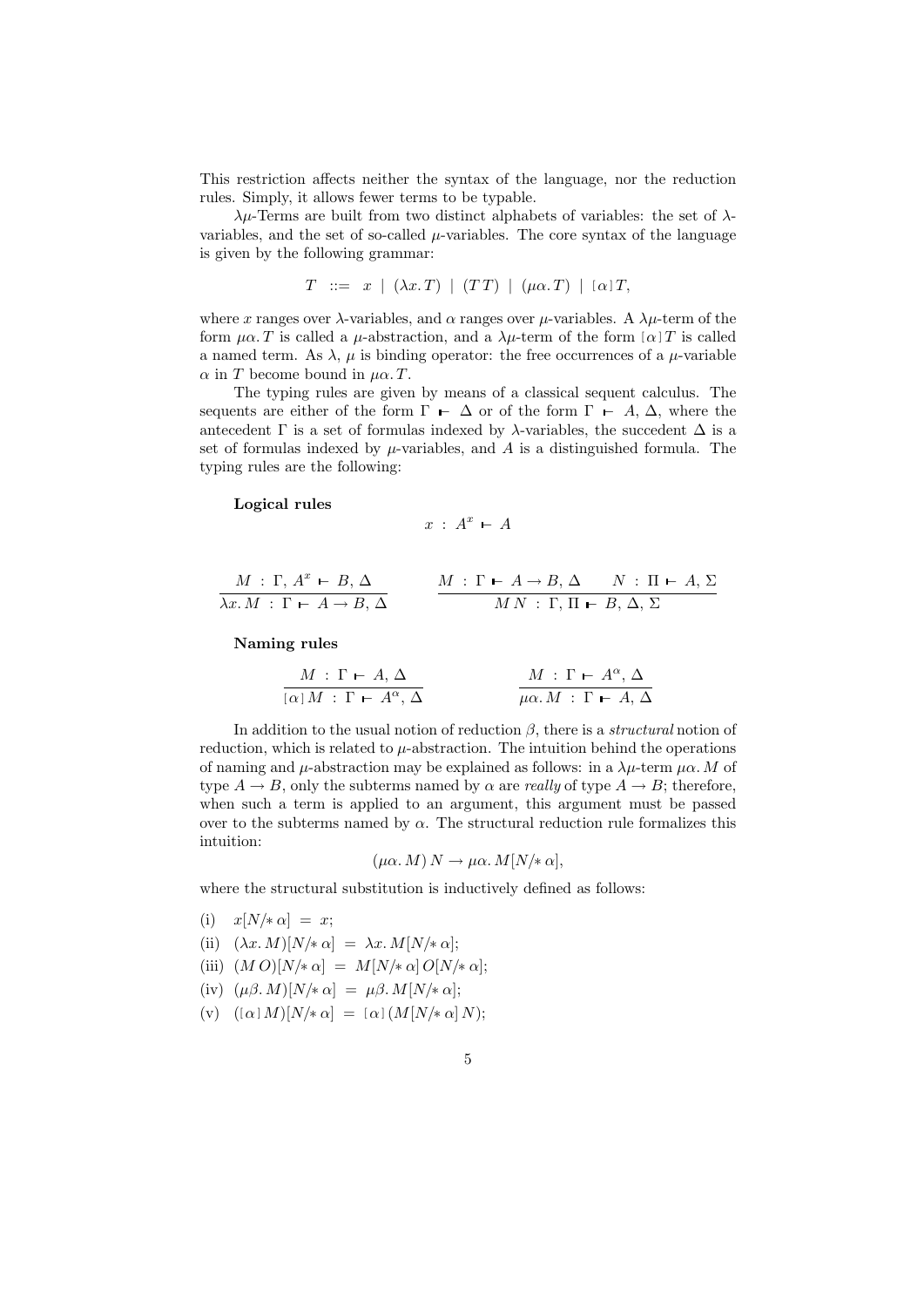$$
(vi) \ ([\beta] \ M)[N/* \alpha] = [\beta] \ M[N/* \alpha] \ \text{if } \alpha \neq \beta.
$$

There are some other notions of reduction, among which *renaming*:

$$
[\alpha] (\mu \beta, M) \to M[\alpha/\beta]
$$

According to M. Parigot himself, such notions of reduction are essentially trivial from a computational viewpoint [16]. Moreover, like the  $\eta$ -reduction steps in λ-calculus, they can be postponed with respect to the structural and the βreduction steps. We will not allow for them.

In [15], M. Parigot proposes the two following rules to handle the negation:

$$
\frac{M \,:\, \Gamma, A^x \,\vdash \,\Delta}{\lambda x.\,\mu\alpha.\,M \,:\, \Gamma \,\vdash \,\neg A, \Delta} \qquad \frac{M \,:\, \Gamma \,\vdash \,\neg A, \Delta \quad N \,:\, \Pi \,\vdash \,A, \,\Sigma}{[\,\beta\,](MN) \,:\, \Gamma, \,\Pi \,\vdash \,\Delta, \,\Sigma},
$$

where the  $\mu$ -variable  $\alpha$  is fresh. These rules, which are based on an explicit treatment of falsum  $(\perp)$ , present some peculiarities.

On the one hand, the occurrence of the  $\mu$ -variable  $\beta$  introduced by the elimination rule will desperately remain free. Therefore judgment such as the following are derivable:

$$
\lambda y. \mu \alpha. [\phi] (y (\lambda x. \mu \delta. [\alpha] x)) : \mathbf{H} \neg \neg A \rightarrow A
$$

This is quite surprising: while the above  $\lambda \mu$ -term stands for a completed proof, it contains a free  $\mu$ -variable (something like a useless hypothesis that has not been discarded).

On the other hand, unlike the other logical rules, the rules for the negation do not correspond to the intuitionistic ones.

For these reasons, we will substitute the following alternative rules for the original ones:

$$
\frac{M \,:\, \Gamma,\, A^x \,\vdash \,\Delta}{\lambda x.\,M \,:\, \Gamma \,\vdash \,\neg A,\,\Delta} \qquad \qquad \frac{M \,:\, \Gamma \,\vdash \,\neg A,\,\Delta}{M\,x \,:\, \Gamma,\, A^x \,\vdash \,\Delta}.
$$

These rules are based on an implicit treatment of *falsum* that amounts to identify any sequent of the form  $\Gamma \vdash \Delta$  with the sequent  $\Gamma \vdash \bot, \Delta$ .

From now on, when we will speak of the  $\lambda \mu$ -calculus  $(\lambda \mu)$ , we will mean firstorder  $\lambda \mu$ -calculus, with the structural notion of reduction and the usual notion of reduction  $\beta$ , and with the alternative rules for negation. The symbol  $\rightarrow_{\mu}$  will denote the one-step reduction relation of  $\lambda \mu$ ; and the symbols  $\rightarrow_{\mu}$  and  $=_{\mu}$  will stand for the reflexive, transitive closure and the reflexive, transitive, symmetric closure of the one-step reduction respectively. Finally, when a judgement of the form  $M : \vdash A$  is derivable according to the typing rules of  $\lambda \mu$ , we will write  $\vdash_{\mu} M : A$ .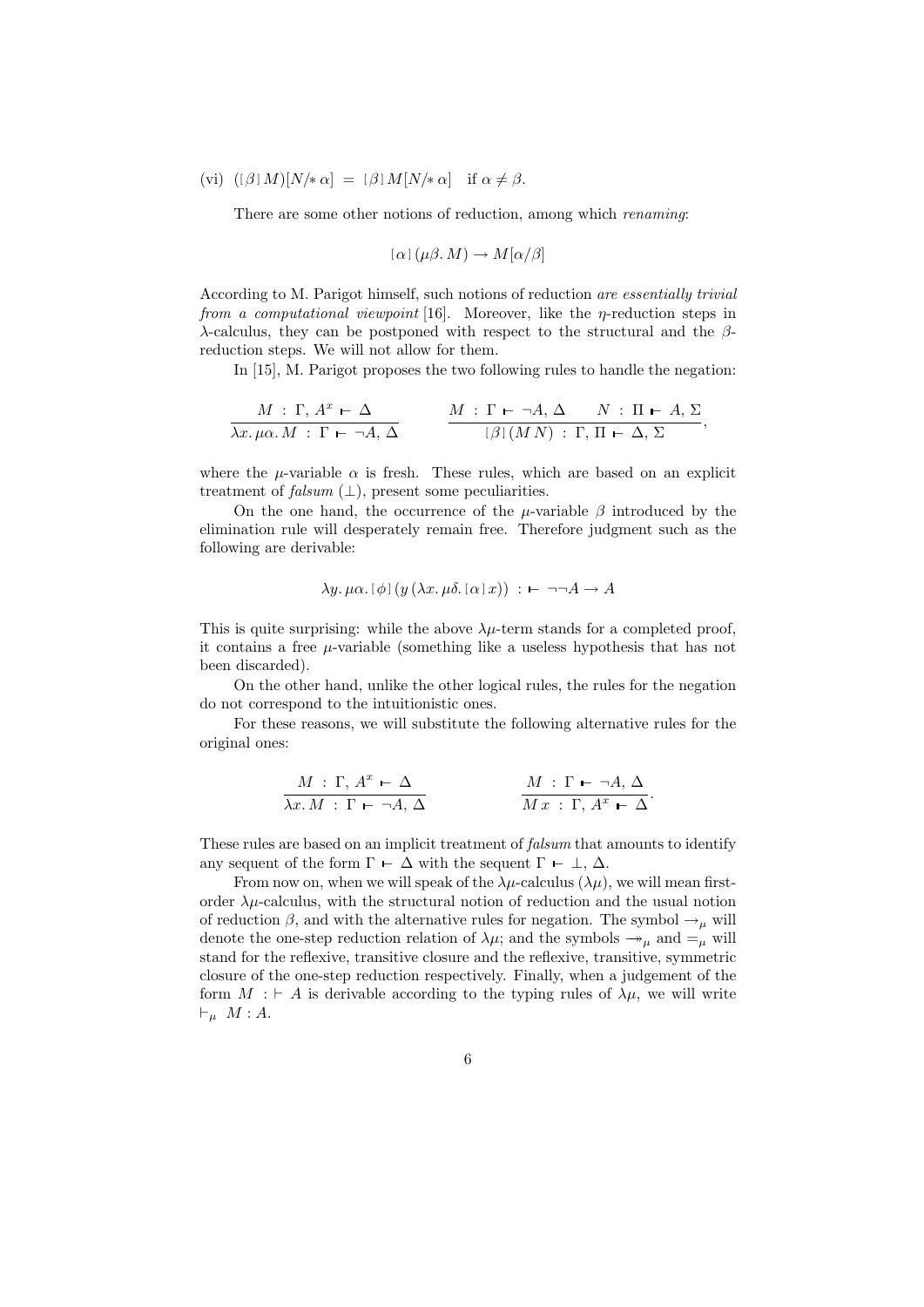## 4 Translation of  $\lambda \mu$  into  $\lambda C$

In this section we give a homomorphic translation of  $\lambda \mu$  into  $\lambda C$  that preserves typing and reduction.

For the purpose of this translation, we consider that all the variables (i.e., the  $\mu$ -variables and the  $\lambda$ -variables) belong to the same alphabet.

**Definition 4.1** (C-transform) The C-transform  $\langle M \rangle$  of a  $\lambda \mu$ -term M is inductively defined as follows:

- (i)  $\langle x \rangle = x;$
- (ii)  $\langle \lambda x. M \rangle = \lambda x. \langle M \rangle;$
- (iii)  $\langle M N \rangle = \langle M \rangle \langle N \rangle;$
- (iv)  $\langle \mu \alpha. M \rangle = C (\lambda \alpha. \langle M \rangle);$
- (v)  $\langle [\alpha] M \rangle = \alpha \langle M \rangle$ .

The two next propositions establish that the C-transform preserves typing and reduction.

**Proposition 4.2** If M is a  $\lambda \mu$ -term and A is a simple type such that  $\vdash_{\mu} M : A$ then  $\vdash_C \langle M \rangle : A$ .

Proof. We interpret any sequent

$$
M\,:\,\Gamma\,\vdash\, A,\,\Delta
$$

of the  $\lambda \mu$ -calculus by the following intuitionistic sequent:

$$
\Gamma, \neg \Delta \vdash M : A,
$$

where the context  $\neg \Delta$  corresponds to the context  $\Delta$  in which each type has been negated.

Then, using Felleisen's operator  $\mathcal{C}$ , we may simulate  $\mu$ -abstraction and naming as follows:

$$
\frac{\Gamma, \neg \Delta, \neg A^{\alpha} \vdash M : \bot}{\Gamma, \neg \Delta \vdash \lambda \alpha. M : \neg \neg A}
$$

$$
\frac{\Gamma, \neg \Delta \vdash \mathcal{C}(\lambda \alpha. M) : A}{\Gamma, \neg \Delta \vdash \mathcal{C}(\lambda \alpha. M) : A}
$$

$$
\frac{\neg A^{\alpha} \vdash \alpha : \neg A \qquad \Gamma, \neg \Delta \vdash M : A}{\Gamma, \neg \Delta, \neg A^{\alpha} \vdash \alpha M : \bot}
$$

 $\Box$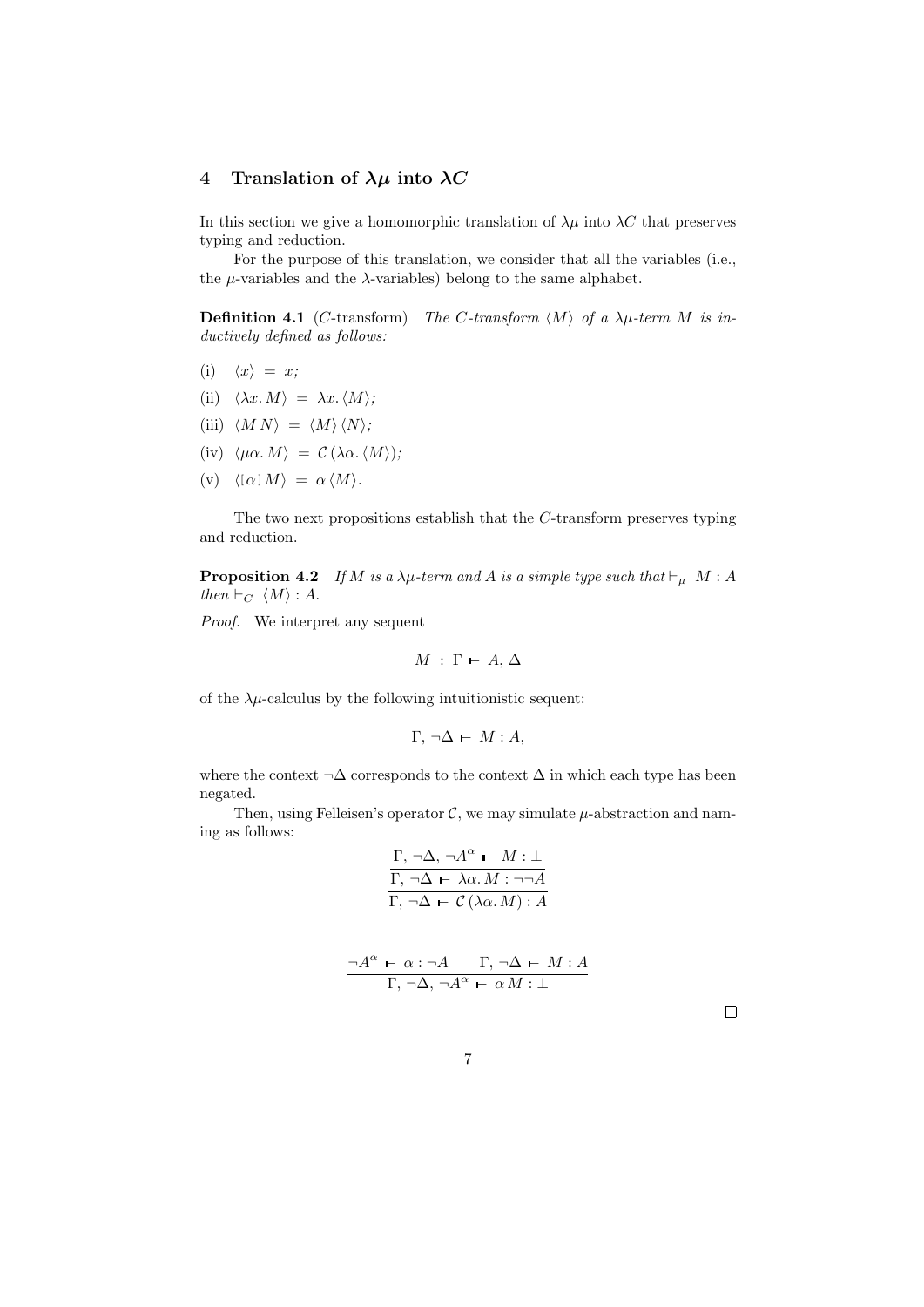**Proposition 4.3** Let M and N be  $\lambda \mu$ -terms. If  $M \rightarrow \mu N$ , then  $\langle M \rangle \rightarrow_c \langle N \rangle$ .

*Proof.* The property is obvious for the  $\beta$ -reduction steps. For the structural reduction steps, we have that:

$$
\langle (\mu \alpha. M) N \rangle = C \langle \lambda \alpha. \langle M \rangle \rangle \langle N \rangle
$$
  
\n
$$
\rightarrow_c C \langle \lambda k. (\lambda \alpha. \langle M \rangle) (\lambda f. k (f \langle N \rangle)))
$$
  
\n
$$
\rightarrow_c C \langle \lambda k. \langle M \rangle [\lambda f. k (f \langle N \rangle)/\alpha])
$$

Then, to establish that

$$
\mathcal{C}\left(\lambda k.\,\langle M\rangle[\lambda f.\,k\,(f\,\langle N\rangle)/\alpha]\right)\twoheadrightarrow_c\langle \mu\alpha.\,M[N/\!*\,\alpha]\rangle,
$$

it remains to establish that

$$
\langle M\rangle[\lambda f.\,k\,(f\,\langle N\rangle)/\alpha]\twoheadrightarrow_c \langle M[N/\!*\,\alpha]\rangle[k/\alpha].
$$

This last property may be established by induction on the definition of the structural substitution. The only intersting case is when M is of the form  $\alpha$  | O:

$$
\langle [\alpha] O \rangle [\lambda f. k (f \langle N \rangle)/\alpha] = (\alpha \langle O \rangle)[\lambda f. k (f \langle N \rangle)/\alpha]
$$
  
\n
$$
= (\lambda f. k (f \langle N \rangle)) \langle O \rangle [(\lambda f. k (f \langle N \rangle))/\alpha]
$$
  
\n
$$
\rightarrow_c k (\langle O \rangle [(\lambda f. k (f \langle N \rangle))/\alpha] \langle N \rangle)
$$
  
\n
$$
\rightarrow_c k (\langle O[N/* \alpha] \rangle [k/\alpha] \langle N \rangle)
$$
  
\nby induction hypothesis  
\n
$$
= \alpha (\langle O[N/* \alpha] \rangle \langle N \rangle)[k/\alpha]
$$
  
\n
$$
= \langle [\alpha] (O[N/* \alpha] N) \rangle [k/\alpha]
$$
  
\n
$$
= \langle [(\alpha] O)[N/* \alpha] \rangle [k/\alpha]
$$

Notice that the notion of reduction  $\mathcal{C}_{\text{top}}$  does not play any role in the above proof. This notion of reduction is necessary only for the results of the next section.

# 5 The Inverse Translation

We have shown that  $\lambda \mu$  may be injected into  $\lambda C$ . In this section, we show that the two calculi are actually isomorphic. To this end, we construct the inverse translation.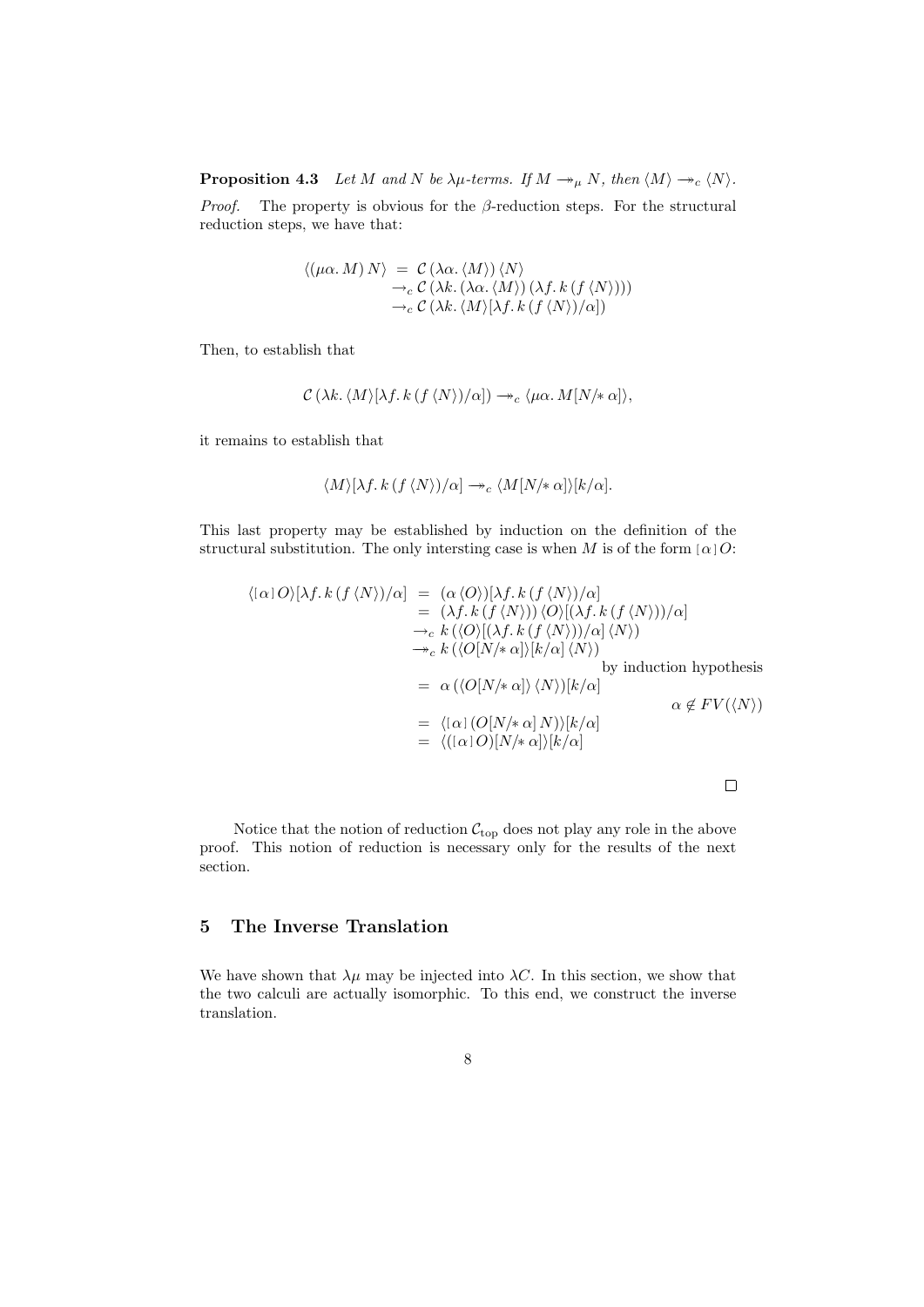The key of this inverse translation is the following  $\lambda \mu$ -derivation that corresponds to the double negation rule<sup>2</sup>:

$$
\frac{f: A^f \vdash A}{\lceil \alpha \rceil f: A^f \vdash A^{\alpha}}
$$
\n
$$
\frac{M: \vdash \neg \neg A \qquad \overline{\lambda f.[\alpha]f: \vdash \neg A, A^{\alpha}}}{M(\lambda f.[\alpha]f): \vdash A^{\alpha}}
$$
\n
$$
\frac{M(\lambda f.[\alpha]f): \vdash A}{\mu \alpha. M(\lambda f.[\alpha]f): \vdash A}
$$

This derivation motivates the definition that follows.

**Definition 5.1** ( $\mu$ -transform) The  $\mu$ -transform  $\overline{M}$  of a  $\lambda \mu$ -term M is inductively defined as follows:

- (i)  $\overline{x} = x;$
- (ii)  $\overline{\lambda x.M} = \lambda x.\overline{M};$
- (iii)  $\overline{M N} = \overline{M} \overline{N}$ ;
- (iv)  $\overline{\mathcal{C}M} = \mu \alpha \cdot \overline{M} (\lambda f. [\alpha] f).$

By construction, we have that the  $\mu$ -transform preserves typing.

**Proposition 5.2** If M is a  $\lambda_c$ -term and A is a simple type such that  $\vdash_C M : A$ then  $\vdash_{\mu} \overline{M} : A$ .

*Proof.* A straightforward induction on the derivation of  $\vdash_C M : A$ .  $\Box$ 

The  $\mu$ -transform does not preserve reduction. This is due to the fact that the elementary reduction steps of  $\lambda C$  are more basic than the notion of structural reduction of  $\lambda \mu$ . Nevertheless, the equality is preserved.

**Proposition 5.3** Let M and N be  $\lambda_c$ -terms. If  $M =_c N$ , then  $\overline{M} =_\mu \overline{N}$ .

*Proof.* The property is obvious for the  $\beta$ -reduction steps. For the notions of reduction  $\mathcal{C}_{L}$  and  $\mathcal{C}_{top}$  we proceed, respectively, as follows.

$$
\begin{aligned} \left(\mathcal{C}\,M\right)N &= \left(\mu\alpha.\overline{M}\left(\lambda f.\left[\alpha\right]f\right)\right)\overline{N} \\ &=_{\mu}\mu\alpha.\overline{M}\left(\lambda f.\left[\alpha\right]\left(f\,\overline{N}\right)\right) \\ &=_{\mu}\mu\alpha.\overline{M}\left(\lambda f.\left(\lambda x.\left[\alpha\right]x\right)\left(f\,\overline{N}\right)\right) \\ &=_{\mu}\mu\alpha.\left(\lambda k.\overline{M}\left(\lambda f.k\left(f\,\overline{N}\right)\right)\right)\left(\lambda x.\left[\alpha\right]x\right) \\ &= \overline{\mathcal{C}\left(\lambda k.\,M\left(\lambda f.k\left(f\,N\right)\right)\right)} \end{aligned}
$$

$$
\overline{\mathcal{C}M} = \mu \alpha \cdot \overline{M} \left( \lambda f. [\alpha] f \right)
$$
  
= $\mu \mu \alpha \cdot \overline{M} \left( \lambda f. (\lambda x. [\alpha] x) f \right)$   
= $\mu \mu \alpha \cdot (\lambda k \cdot \overline{M} \left( \lambda f. k f \right)) (\lambda x. [\alpha] x)$   
= $\overline{\mathcal{C} \left( \lambda k \cdot M \left( \lambda f. k f \right) \right)}$ 

 $\Box$ 

<sup>&</sup>lt;sup>2</sup> Remark that the resulting  $\lambda \mu$ -term is not the one given by M. Parigot in [15]. The difference, which is necessary for our purpose, is due to the rules that we have given to handle the negation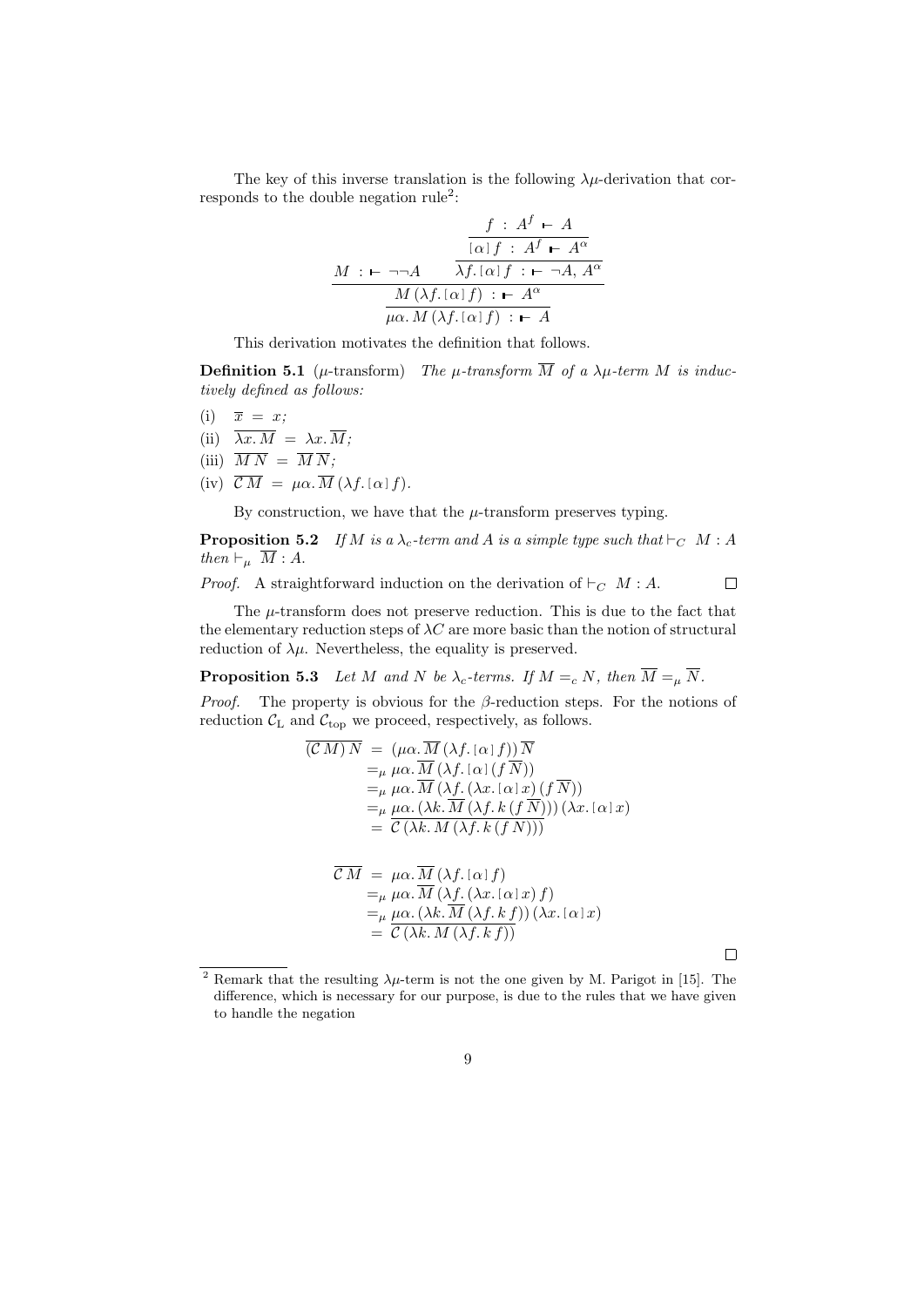It remains to establish that the two transforms are inverse of each other. This is where the notion of reduction  $\mathcal{C}_{\text{top}}$  is needed.

**Proposition 5.4** Let M be a closed  $\lambda \mu$ -term and N be a  $\lambda_c$ -term. The C- and the  $\mu$ -transforms are such that:

$$
\overline{\langle M \rangle} =_{\mu} M \tag{a}
$$

$$
\langle \overline{N} \rangle =_c N \tag{b}
$$

*Proof.* (a) The proof is by induction on the structure of  $M$ . We prove that for any  $\lambda\mu$ -term M

$$
\overline{\langle M\rangle} =_{\mu} M^*,
$$

where  $M^*$  is obtained by replacing each free  $\mu$ -variable  $\alpha$  occurring in a subterm  $[\alpha]$  O of M, by the application  $\alpha$  O.

The only non-trivial case is when  $M$  is a  $\mu$ -abstraction:

$$
\overline{\langle \mu \alpha. O \rangle} = \overline{C(\lambda \alpha. \langle O \rangle)}
$$
  
=  $\mu \beta. (\lambda \alpha. \overline{\langle O \rangle}) (\lambda f. [\beta] f)$   
= $\mu \mu \beta. (\lambda \alpha. O^*) (\lambda f. [\beta] f)$   
= $\mu \mu \beta. O^* [\lambda f. [\beta] f/\alpha]$   
= $\mu (\mu \beta. O[\beta/\alpha])^*$ 

(b) The proof is by induction on the structure of  $N$ . The only interesting case is the one of a C-application:

$$
\langle \overline{CO} \rangle = \langle \mu \alpha. \overline{O} (\lambda f. [\alpha] f) \rangle \n= \mathcal{C} (\lambda \alpha. \langle \overline{O} \rangle (\lambda f. \alpha f)) \n=_{c} \mathcal{C} (\lambda \alpha. O (\lambda f. \alpha f)) \n=_{c} \mathcal{C} O
$$

 $\Box$ 

We are now in the position of establishing that the two calculi are isomorphic.

**Proposition 5.5** If M and M' are closed  $\lambda \mu$ -terms, if N and N' are  $\lambda_c$ terms, then

$$
M =_{\mu} M' \quad \text{iff} \quad \langle M \rangle =_{c} \langle M' \rangle \tag{a}
$$

$$
N =_c N' \quad \text{iff} \quad \overline{N} =_\mu \overline{N'} \tag{b}
$$

Proof. From Propositions 4.3, 5.3, and 5.4.

 $\Box$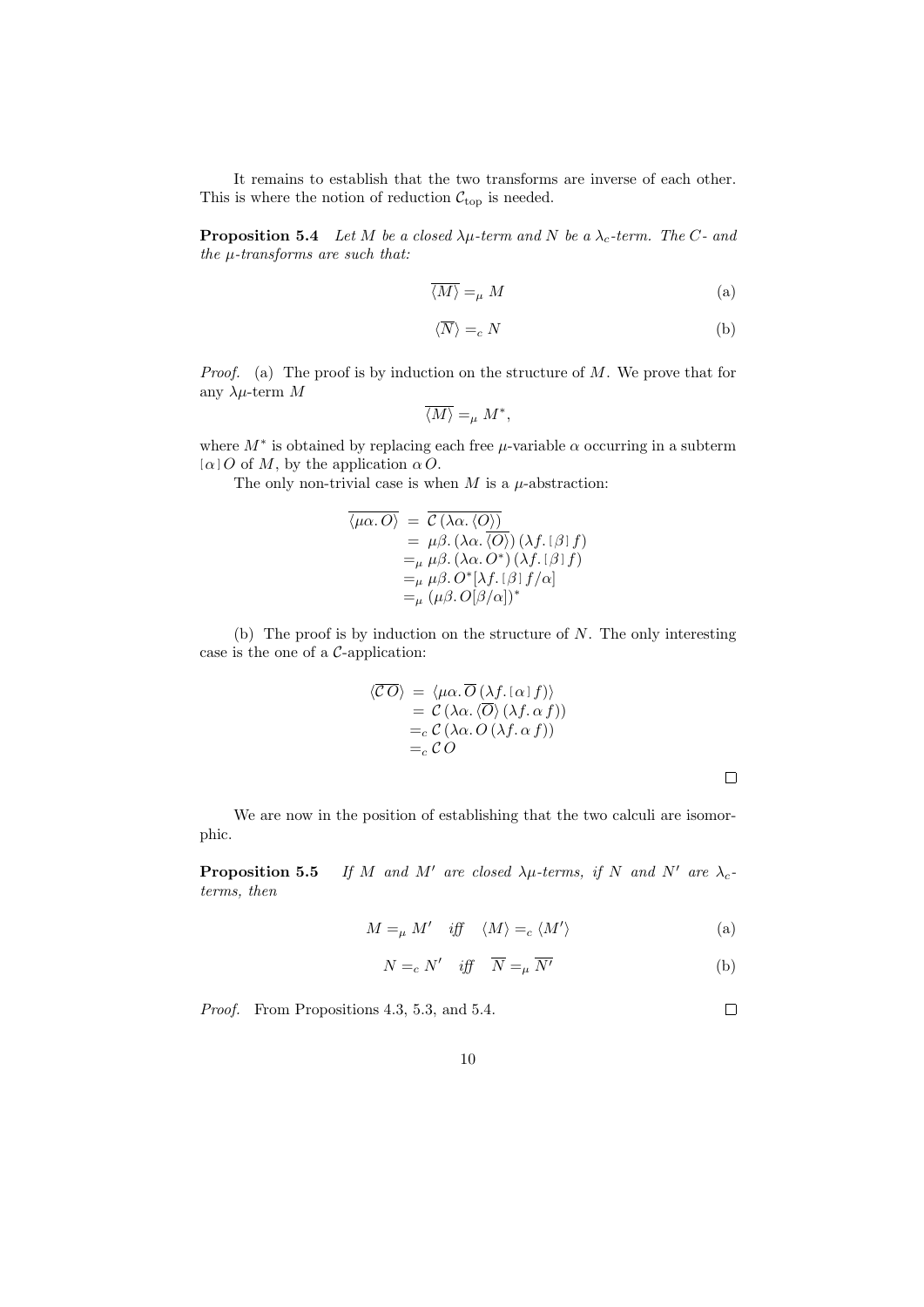### 6 Conclusions

The isomorphism that we have presented in this paper clarifies the relation existing between two different calculi that both extend the formulae-as-types principle to classical logic. Surprisingly enough, we have shown that the main differences between the two approaches are primarily syntactic and that first-order  $\lambda \mu$ calculus may be seen as a subtheory of a call-by-name variant of Felleisen's syntactic theory of sequential control.

It could be argued, however that our result is only partial because we did not take into account some features of the original  $\lambda \mu$  and  $\lambda C$ , respectively renaming and the use of the abort operator. As we said, from a proof-theoretic point of view, these two features are merely trivial. Nevertheless, it is interesting to see how we could allow for them.

As for the abort operator, we can modify the definition of the C-transform as follows:

$$
(iv) \langle [\alpha] M \rangle = \mathcal{A} (\alpha \langle M \rangle),
$$

the other clauses being unchanged. Then, in order to preserve Proposition 4.3, we need the following reduction rule:

$$
\mathcal{A}\left( \mathcal{A} M\right) \rightarrow_c \mathcal{A} M,
$$

which is a particular case of Felleisen's notion of reduction  $C_{\text{idem}}$ . On the other hand, the definition of the  $\mu$ -transform may be kept unchanged but, in order to preserve Proposition 5.3, we would need to allow for the following notion of reduction:

$$
\mu\alpha \ldotp M \rightarrow_{\mu} M
$$

where  $\mu\alpha$ . M and M are both of type  $\perp$ , and where  $\alpha$  does not occur free in M. This notion of reduction, which is not included in Parigot's theory, is related to our treatment of negation.

As for renaming, it can be simulated in Felleisen's calculus by using the notion of reduction that follows:

$$
M(C N) \to_c N(\lambda x. M x),
$$

where the type of M is of the form  $\neg A$ . This notion of reduction, which is absent from Felleisen's theory, is used by F. Barbanera and S. Berardi in [1].

In establishing our isomorphism, we did not use Felleisen's notion of reduction  $\mathcal{C}_{\mathrm{R}}$ :

$$
M(C\ N)\to_c C(\lambda k.\ N(\lambda v.\ A(k\ (M\ v)))).
$$

This notion of reduction corresponds, at the level of the  $\lambda \mu$ -calculus, to the following reduction rule:

$$
M(\mu\alpha.\ N) \to_{\mu} \mu\alpha.\ N[M*/\alpha],
$$

where  $N[M * ]\alpha]$  is obtained by replacing inductively each subterm of N of the form  $\alpha$  o by  $\alpha$   $(M O)$ . This rule is symmetrical to the structural reduction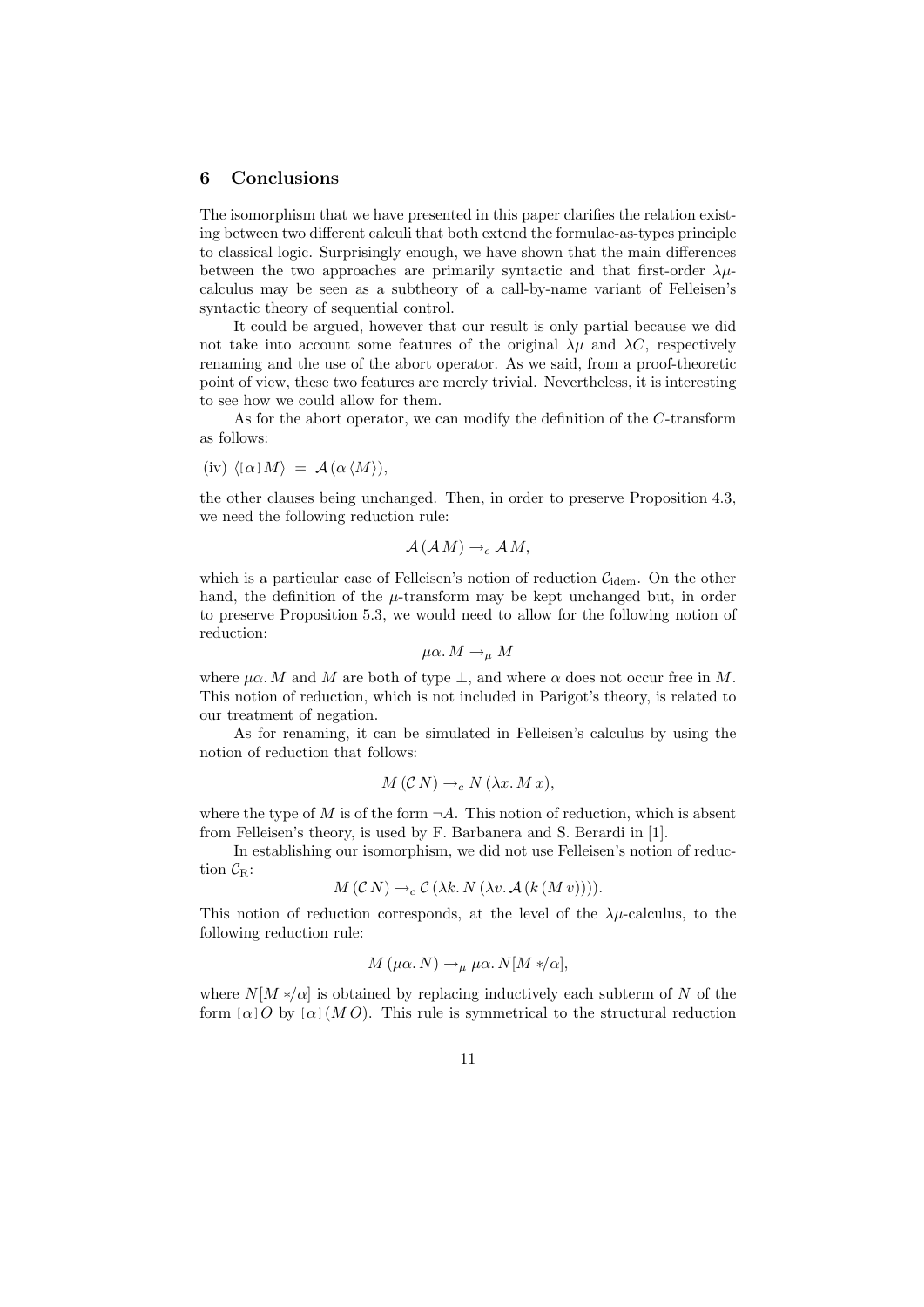rule. As observed by M. Parigot in [15], to add this rule to his theory destroys the confluence of the calculus. Nevertheless the addition of such rules allows the calculus to have a stronger notion of normal form, and the confluence can be restore by defining an appropriate call-by-value strategy. The resulting calculus provides an alternative solution to the problem of the uniqueness of the representation of data. This problem is solved by M. Parigot in [16] by using Krivine's storage operators, which is actually a way of enforcing a call-by-value mechanism.

### References

- 1. F. Barbanera and S. Berardi. Continuations and simple types: a strong normalization result. In Proceedings of the ACM SIGPLAN Workshop on Continuations. Report STAN-CS-92-1426, Stanford University, 1992.
- 2. F. Barbanera and S. Berardi. Extracting constructive content from classical logic via control-like reductions. In M. Bezem and J.F. Groote, editors, Proceedings of the International Conference on on Typed Lambda Calculi and Applications, pages 45–59. Lecture Notes in Computer Science, 664, Springer Verlag, 1993.
- 3. H.P. Barendregt. The lambda calculus, its syntax and semantics. North-Holland, revised edition, 1984.
- 4. Ph. de Groote. A CPS-translation of the  $\lambda \mu$ -calculus. In Proceedings of the Colloquium on Trees in Algebra and Programming (CAAP'94). Lecture Notes in Computer Science, Springer Verlag, 1994.
- 5. M. Felleisen, D.P. Friedman, E. Kohlbecker, and B. Duba. A syntactic theory of sequential control. Theoretical Computer Science, 52:205-237, 1987.
- 6. M. Felleisen and R. Hieb. The revised report on the syntactic theory of sequential control and state. Theoretical Computer Science, 102:235–271, 1992.
- 7. J.-Y. Girard. A new constructive logic: Classical logic. Mathematical Structures in Computer Science, 1:255–296, 1991.
- 8. J.-Y. Girard, Y. Lafont, and P. Taylor. Proofs and Types, volume 7 of Cambridge Tracts in Theoretical Computer Science. Cambridge University Press, 1989.
- 9. T. G. Griffin. A formulae-as-types notion of control. In Conference record of the seventeenth annual ACM symposium on Principles of Programming Languages, pages 47–58, 1990.
- 10. J.R. Hindley and J.P. Seldin. Introduction to combinators and λ-calculus. London Mathematical Society Student Texts. Cambridge University Press, 1986.
- 11. J.-L. Krivine. Lambda-calcul, types et modèles. Masson, 1990.
- 12. J. Lambek and P.J. Scott. An introduction to higher order categorical logic. Cambridge University Press, 1986.
- 13. C. R. Murthy. An evaluation semantics for classical proofs. In Proceedings of the sixth annual IEEE symposium on logic in computer science, pages 96–107, 1991.
- 14. C. R. Murthy. A computational analysis of Girard's translation and LC. In Proceedings of the seventh annual IEEE symposium on logic in computer science, pages 90–101, 1992.
- 15. M. Parigot.  $\lambda \mu$ -Calculus: an algorithmic interpretation of classical natural deduction. In A. Voronkov, editor, Proceedings of the International Conference on Logic Programming and Automated Reasoning, pages 190–201. Lecture Notes in Artificial Intelligence, 624, Springer Verlag, 1992.